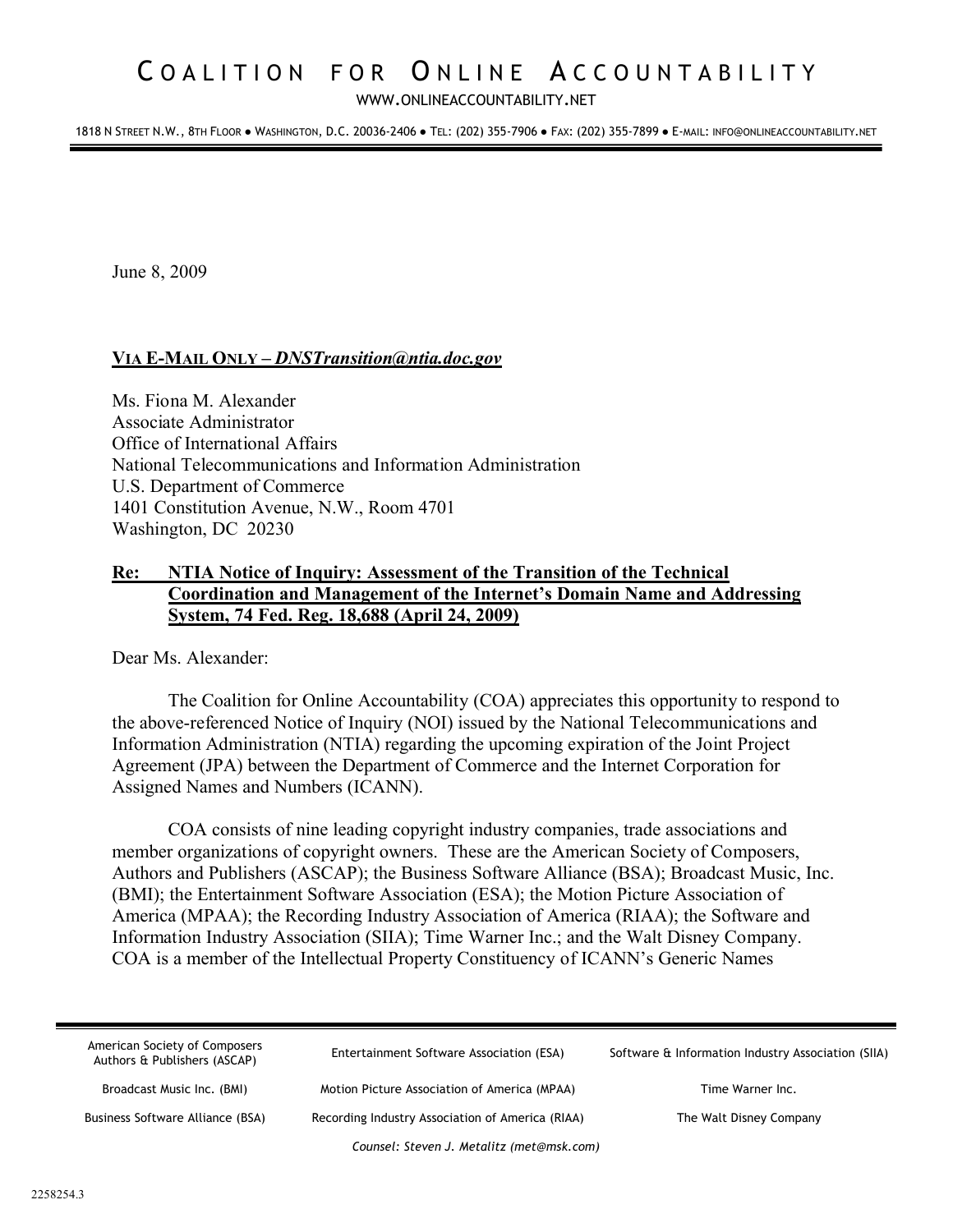Supporting Organization  $(GNSO)^1$  COA and its participants have engaged actively in many aspects of ICANN's work since the inception of the organization. We have also worked closely with NTIA as it carries out its responsibilities under the JPA, most recently by submitting extensive written and oral presentations in conjunction with the mid-term review of the JPA that NTIA conducted in early 2008. See

[http://w](http://www.ntia.doc.gov/ntiahome/domainname/jpacomments2007/jpacomment_081.PDF)[ww.ntia.doc.gov/ntiahome/domainname/jpacomments2007/jpacomment\\_081.PDF](www.ntia.doc.gov/ntiahome/domainname/jpacomments2007/jpacomment_081.PDF) and [http://w](http://www.ntia.doc.gov/ntiahome/frnotices/2008/ICANN_transcripts_080228.pdf)[ww.ntia.doc.gov/ntiahome/frnotices/2008/ICANN\\_transcripts\\_080228.pdf.](www.ntia.doc.gov/ntiahome/frnotices/2008/ICANN_transcripts_080228.pdf)

# Summary

COA continues to actively support the ICANN model as the best available means for carrying out the vital but limited tasks assigned to it. But in our February 2008 comments on the mid-term review, we concluded that "a number of the critical goals of the JPA have not been achieved." (Emphasis in original.) Sixteen months later, we reiterate that conclusion.

Although ICANN continues to make significant progress toward it, it has not yet reached its goal: a private-sector led organization that acts with transparency, that is subject to strong and tested accountability mechanisms, and that carries out its mission through a comprehensive system of contractual agreements that are widely respected, fully implemented, and vigorously enforced. Primarily for this reason, the special relationship between NTIA and ICANN, as embodied in the JPA, should not end on September 30, 2009.

Instead, recognizing that the transition envisioned in the DNS White Paper will be a process, not a discrete event, NTIA and ICANN should commit to entering into a mutually agreed documentation of the next phase of their relationship. That agreement should document ICANN's commitment to clear benchmarks and criteria that will institutionalize key features of the transition, especially in four areas:

- independent private-sector leadership in ICANN;
- a culture of compliance in ICANN's relationships with its contracted parties;
- · a more rational and predictable approach to transparency and the public comment process; and
- reaffirming that ICANN will remain a US not-for-profit corporation, headquartered in the US, and that any change in the JPA will not impact the IANA contract.

<sup>&</sup>lt;sup>1</sup> COA's counsel currently serves as president of that constituency. However, this submission is not made on behalf of the Intellectual Property Constituency.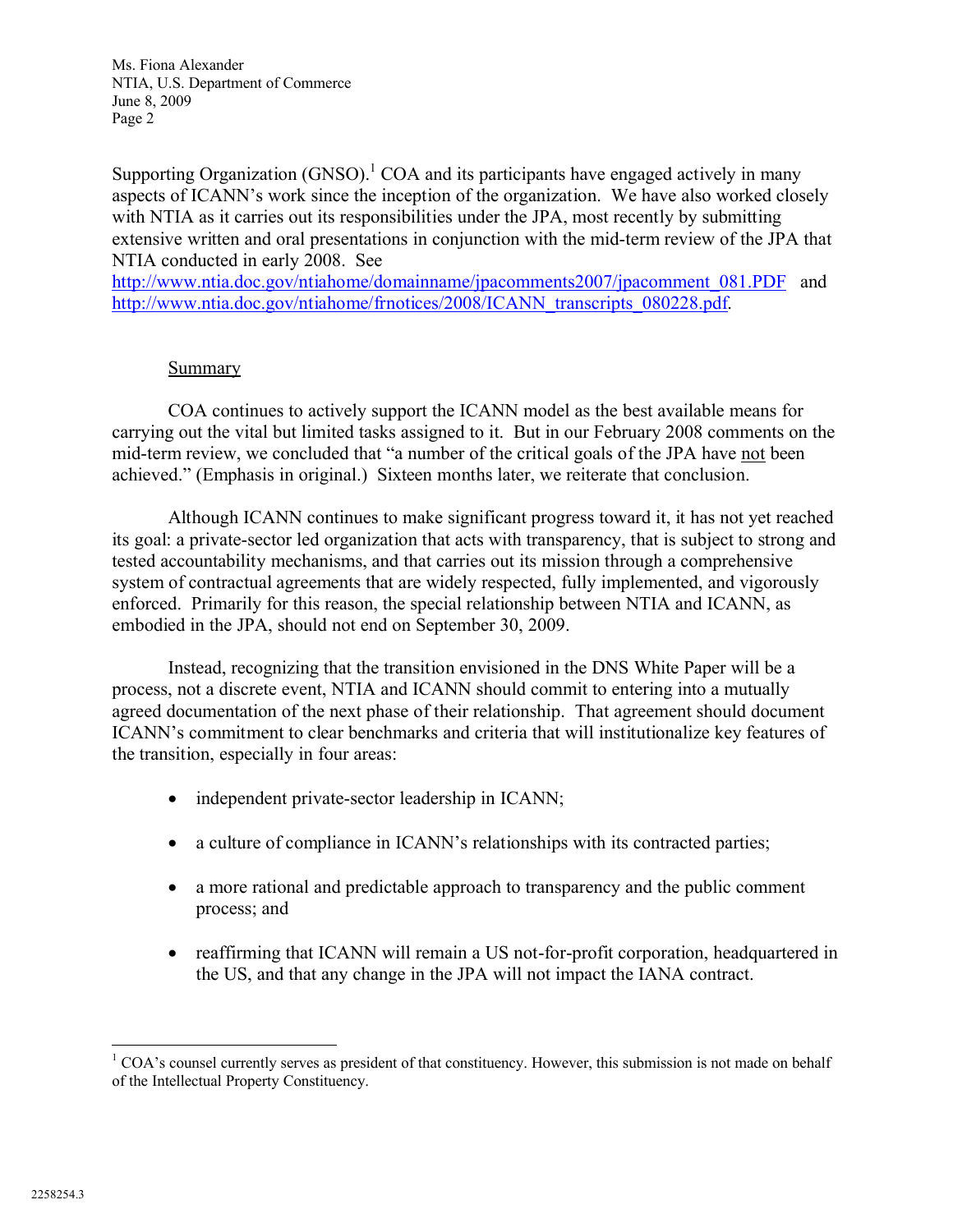# 1. The Significance of September 30, 2009

When the drafters of the JPA decided to limit its duration to three years, ending on September 30, 2009, they clearly did not anticipate the crossroads at which ICANN would find itself today, less than four months prior to that date. Among the major challenges ICANN now faces are:

- An historic initiative to open up the Internet to literally billions of new users around the world, through Internationalized Domain Names (IDNs) at the top level, is slated to culminate in Q4 of 2009 – which begins the day after the JPA expires -- through issuance of a final implementation plan for the first IDN country code Top Level Domains (ccTLDs).
- The final steps toward the rollout of a potentially unlimited number of new generic Top Level Domains – both IDN and ASCII-based – are also scheduled to be taken in Q4 2009, with release of the Final Applicant Guidebook – the complete ground rules for the new gTLD application, evaluation, and delegation process.
- ICANN's CEO will leave office on June 30, 2009, and the transition to new leadership will take place over the remainder of the calendar year.

All these help explain why September 30 would, in any event, be an inconvenient, disruptive, and potentially destabilizing date to make a dramatic change in ICANN's relationship with the US government. But beyond these factors, there is a more fundamental reason why this particular date, arbitrarily designated three years ago, should not be the occasion for such a watershed: the pre-requisites for a successful transition to the private sector, as marked out in the Affirmation of Responsibilities adopted by the ICANN board in 2006, simply have not been met. See

[http://w](http://www.ntia.doc.gov/ntiahome/domainname/agreements/jpa/ICANNBoardResolution_09252)[ww.ntia.doc.gov/ntiahome/domainname/agreements/jpa/ICANNBoardResolution\\_09252](www.ntia.doc.gov/ntiahome/domainname/agreements/jpa/ICANNBoardResolution_09252) 006.htm. In this regard, while there has certainly been more progress since the mid-term review, the overall picture has not changed sufficiently to justify a different conclusion than the one we reached in early 2008 and stated in our mid-term review comments: termination at this time of the relationship embodied in the JPA "would be viewed as an abdication of the U.S. government's commitment to the basic principles of private sector leadership in the coordination of the Domain Name System, and as a compromise of the version of DNS management based on the enforcement of voluntary contracts rather than on the fiat of one or more governments."

# 2. What ICANN Must Do Before the Transition is Completed

COA is aware that a wide range of other organizations share our view that, while ultimately there should be a transition in the relationship between the U.S. government and ICANN, simply allowing the JPA to expire on September 30, 2009 would not be a constructive step toward that transition. In the remainder of this submission, COA offers its list of some of the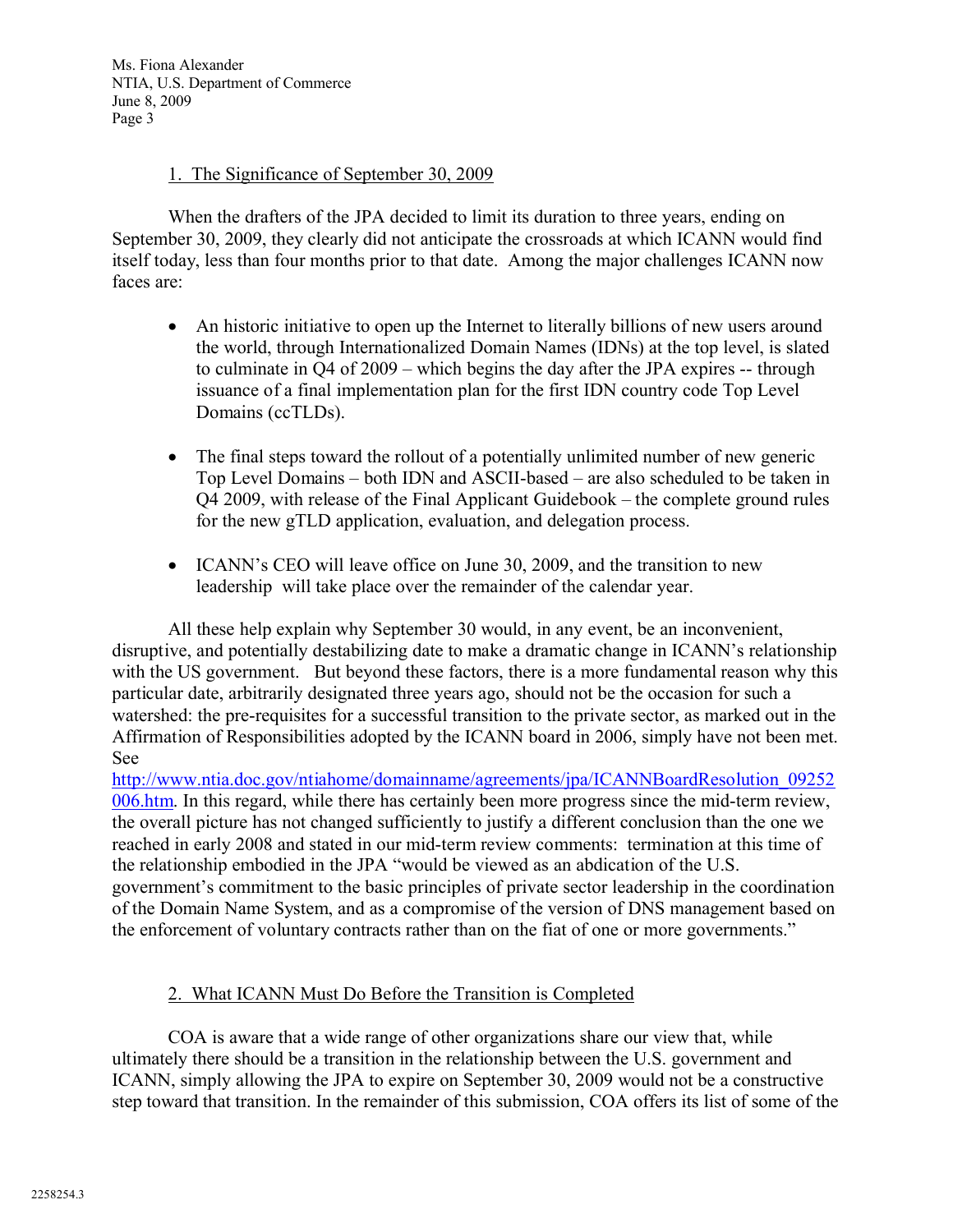key challenges ICANN has yet to surmount. Many other commenters will no doubt present their own lists of steps – some overlapping with ours – that ICANN must take before transition would be justified.

In many respects, the following points call on ICANN to institutionalize, strengthen and make permanent trends that are already evident in the organization's more recent activities. While in some areas we think ICANN needs to change course, we are not calling for an aboutface; and to a greater extent than was true at the time of the mid-term review, these points simply reflect the need for ICANN to broaden, pave and extend the route on which it has already begun to travel.

## A. The Role of Global Business

In our mid-term review comments, we identified "one of the most critical" challenges facing ICANN before a successful transition: the need to establish "a reliable, consistent mechanism" through which "members of the independent business community – including but by no means limited to copyright and trademark owners – who are not in contractual relationships with ICANN" can gain "confidence that their voices will be heard and heeded when ICANN comes to make decisions that profoundly affect their businesses." This remains the case today, as the new generic Top Level Domain process clearly demonstrates.

Over the past 16 months, much of ICANN's bandwidth has been devoted to the launching of an initiative about which much of the business community has deep, long-held, and widely-expressed doubts: the rollout of perhaps hundreds or even thousands of new gTLDs. As these expressions of concern grew louder and more widespread, ICANN clearly heeded them – to some extent. Notably, ICANN created an "Implementation Recommendation Team" to propose concrete solutions to the problems with the new gTLD launch which had been identified by trademark owners; it provided invaluable support to the IRT's efforts; and it has crafted a process designed to allow the IRT's final recommendations, released on May 29, to be expeditiously considered for inclusion in the ground rules of the new gTLD launch. COA commends ICANN for its responsiveness in this area.

At the same time, ICANN has been much less responsive to what in some ways is an even more fundamental concern about the new gTLD process. Although ICANN relies heavily upon an "expanded competition" rationale to justify the entire new gTLD process, it has never conducted a serious and objective study to determine how the new gTLD launch should be fashioned to maximize the likelihood that enhanced competition and increased consumer choice will actually result. Indeed, there is considerable evidence to suggest that, because of the characteristics of the gTLD marketplace (especially the entrenched domination of .com), a new gTLD launch (at least in the ASCII TLD space) may do little to enhance choice and deliver value to consumers on the Internet. ICANN has identified "Demand and Economic Analysis" as one of the four "overarching issues" that need to be resolved before the new gTLD launch occurs; but even to the extent that this topic overlaps with the question of whether and how new gTLDs will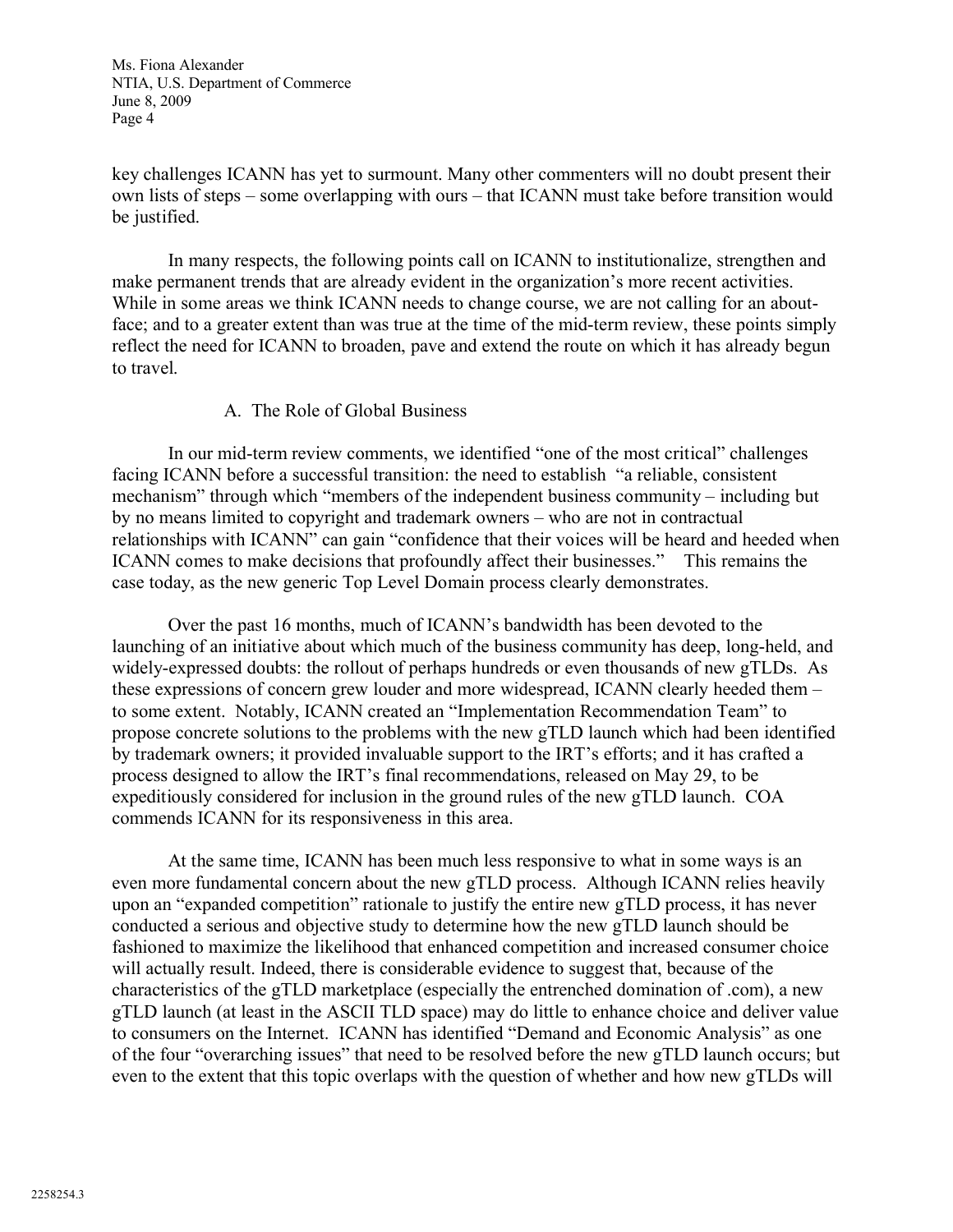enhance competition, ICANN has yet to unveil any credible plan for addressing it. See [https://st.icann.org/new-gtld-overarching-issues/index.cgi?tld\\_demand\\_and\\_economic\\_analysis](https://st.icann.org/new-gtld-overarching-issues/index.cgi?tld_demand_and_economic_analysis).

Clearly, the new gTLD development process has been dominated up till now by those with a direct financial stake in as broad and unfocused a new gTLD launch as possible, including particularly the ICANN-accredited registrars who will be the only entities authorized to sponsor registrations in the new gTLDs (including lucrative defensive registrations to protect trademark interests), and the incumbent registry operators who will no doubt take the lion's share of the business of operating the new gTLD registries. In this regard, the new gTLD process is not fundamentally different from many other issues addressed by ICANN. Today's ICANN is "private-sector-led" only in the sense that these accredited registrars and registry operators are located in the private sector. But the vast majority of the private sector – what we refer to as the "independent business community" – has no contractual tie to ICANN. The independent business community depends increasingly upon a secure, stable and resilient Domain Name System in order to carry out electronic commerce and otherwise do business; but this sector remains marginalized within the ICANN decision-making process. For similar but somewhat different reasons, the same is true of the major civil society institutions and other non-profit organizations – including, notably, the representatives of consumer interests – who are also profoundly affected by ICANN decisions but have little viable means for influencing them.

ICANN has already identified the integration of the independent business community and major non-profit institutions as a problem, but has done very little to address it concretely. COA believes the following solutions, among others, should be considered for incorporation into the benchmarks to be included in the mutually agreed documentation of the future USG-ICANN relationship:

- Institutionalize an independent business role on the ICANN Board. The best way to ensure that ICANN does not make decisions without considering the interests of independent (non-contracted) businesses that depend on Internet security and stability is to restructure the ICANN Board to ensure substantial representation of those interests. The composition of ICANN's board of directors has rarely included more than a token business voice. While this restructuring could be accomplished in a number of ways, most of them will require a change in the way the ICANN currently populates the majority of its Board – through a "Nominating Committee" process that entirely lacks both transparency and accountability.
- Create an Independent Supervisory Board, with substantial representation from independent global business interests (not contracting parties with ICANN), with the power to review and recommend changes to major Board decisions that affect business. The jurisdiction and authority of the Supervisory Board should extend not only to ICANN's procedural compliance with its decision-making processes, but also to the substance of decisions. While clearly it would be preferable to prevent ICANN from making decisions that do not take business interests into account, a corrective mechanism such as the Supervisory Board may be the next best option.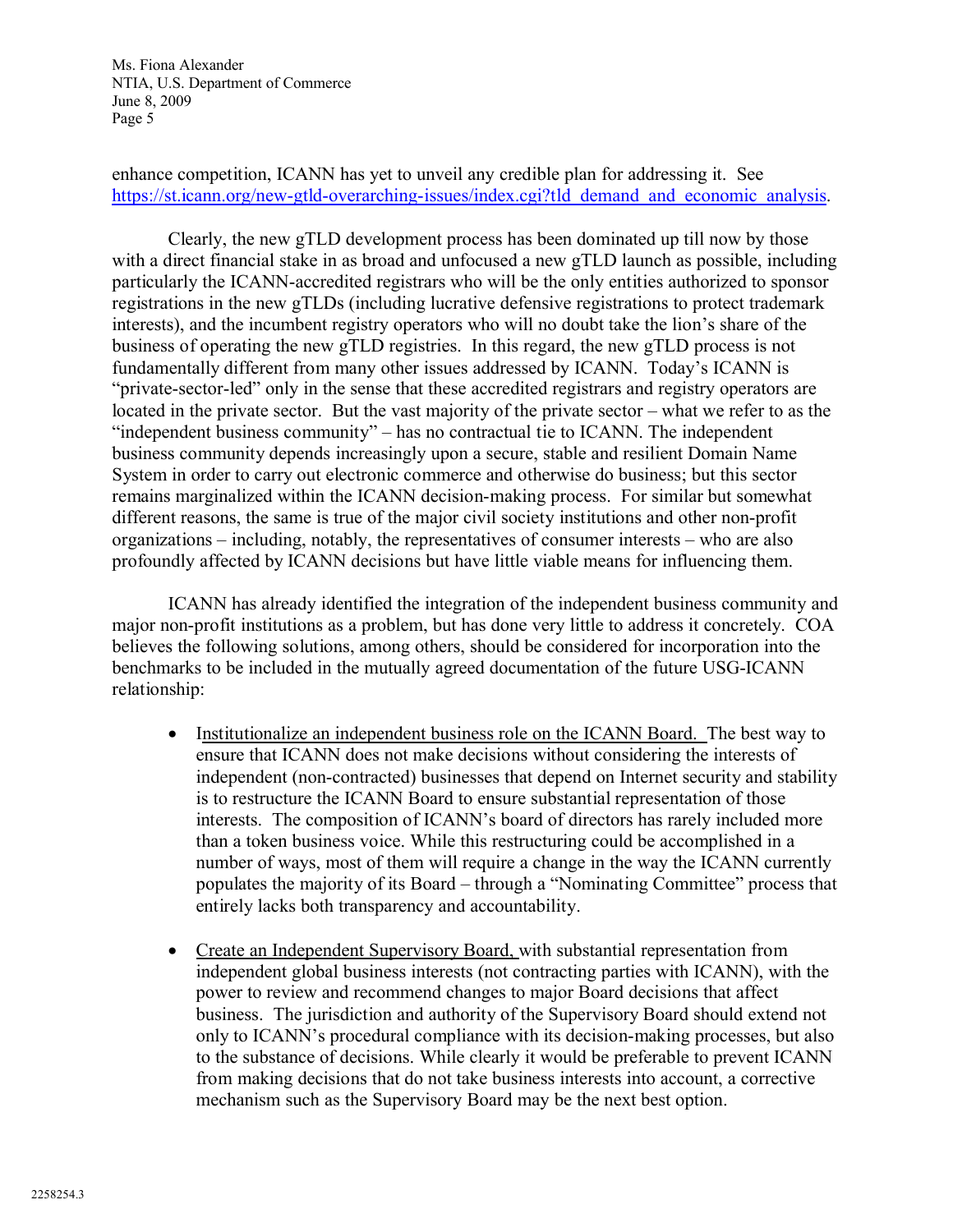### B. Contract Compliance – and Improvement

COA's mid-term review comments focused extensively on the problem of lack of enforcement of ICANN's contracts with registrars and registries. As we stated then, "few concepts are more central to the success of the grand experiment in bottom-up, private-sector-led management of the domain name system (DNS) than is the demonstrated ability and readiness of ICANN to enforce its contracts." As of February 2008, we noted, "ICANN has literally just started to step up to this central responsibility." Sixteen months later, while we can report some progress, the overall picture is not much different. ICANN has expanded its compliance staff; it has revoked the accreditation of a few, mostly very small, registrars that have engaged in egregious violations of the Registrar Accreditation Agreement (RAA); and it has devoted more effort to publicizing its compliance activities. But ICANN remains far from establishing the "culture of compliance" that is essential for the "grand experiment" to succeed, or, to put it more modestly, to enable a successful transition to private sector control.

COA was pleased to read, in the ICANN draft framework budget and operating plan for next fiscal year, that "a key focus in FY10 will be asking the community to consider what contractual/policy tools are necessary to make compliance efforts even more effective and more cost effic[ient in the long term." See](http://www.icann.org/en/planning/ops-budget-framework-10-en.pdf) [http://](http://www.icann.org/en/planning/ops-budget-framework-)<www.icann.org/en/planning/ops-budget-framework->10-en.pdf. But this is a question that ICANN should have been focusing on when the current JPA first came into force, or even before, rather than in the run-up to its expiration. Not only are ICANN's contracts with registrars inadequately enforced; the standards they ask registrars to live up to are far too weak to adequately protect the interests of registrants, intellectual property owners, or the public at large. Just last month, the ICANN Board finally gave its approval to a set of amendments to the RAA; but those amendments, while including some positive contributions, were accurately characterized by the Intellectual Property Constituency as "a significantly flawed product that would benefit from more dialogue and input from the business sector, from representatives of registrants, and from law enforcement, consumer groups and other representatives of the [public interest."](http://forum.icann.org/lists/raa-consultation/msg00066.html) [http://forum.icann.org/lists/raa](http://forum.icann.org/lists/raa-)consultation/msg00066.html. Resistance from the IPC and others to the just-approved RAA amendments did lead to a commitment to consider another round of amendments in the near future. COA hopes that the next round will provide for input from copyright and trademark interests that were systematically excluded from the negotiating process last time, when the amendments were written behind closed doors by ICANN staff and registrar representatives alone.

In order to address these serious concerns about contract compliance and improvement, ICANN should commit now to specific steps to institutionalize the "culture of compliance" that is required, including making contract auditing and enforcement a greater priority in the organization's budget and corporate strategy, and upgrading the requirements imposed on registrars and registries in specific areas. One of these should be the public accessibility of registrant contact data through Whois services. A top goal should be to bring under control the wholly ungoverned system of proxy and private registration services, especially those run by accredited registrars and their agents and alter egos. These services need clear guidelines for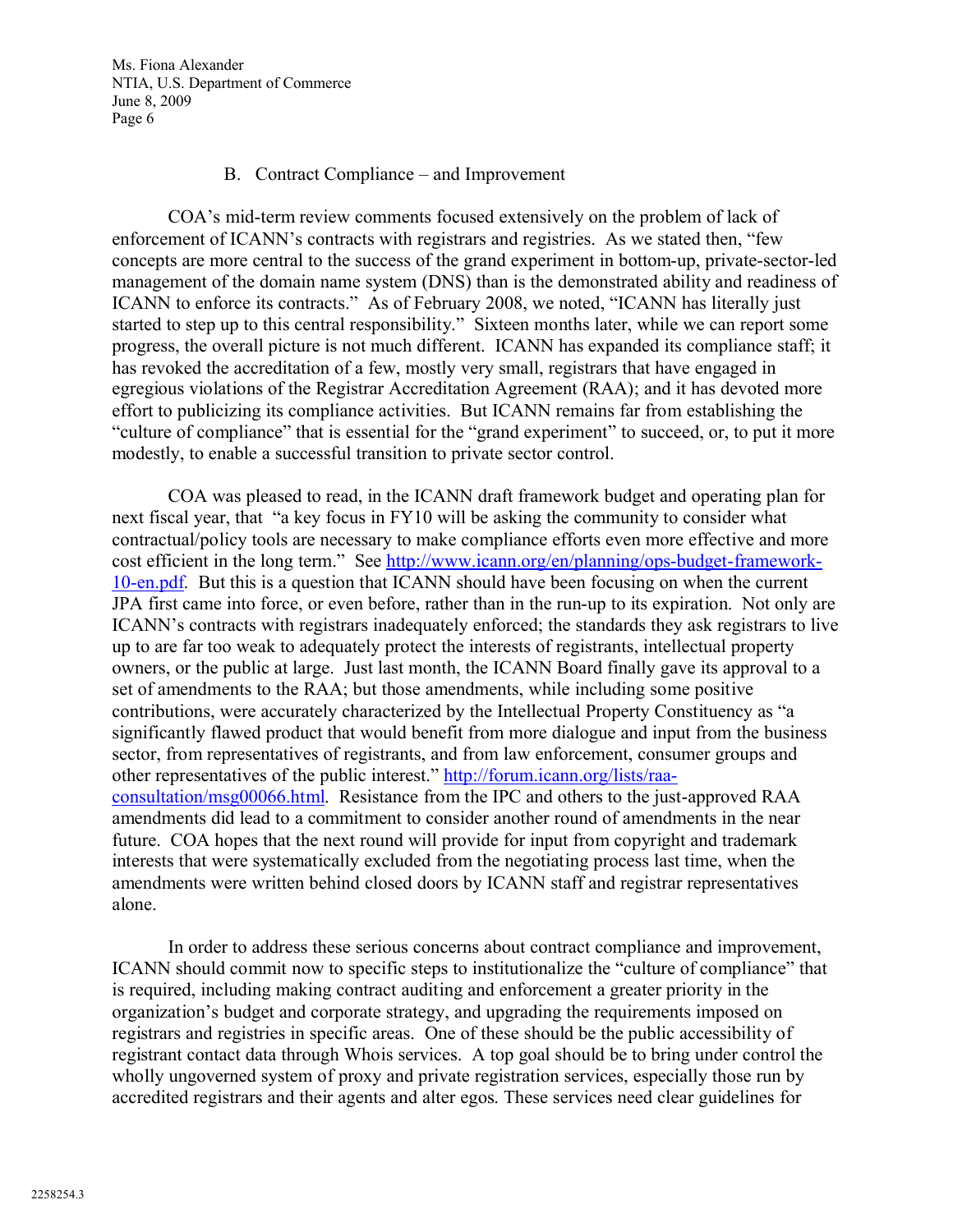their operation, and those guidelines should be enforced, in a way that respect the vital needs of law enforcement, consumers, parents, intellectual property owners, and other Internet users for accurate and current contact information on domain name registrants.

COA reiterates, in the words of the mid-term review submission, that "ICANN's slowness to deliver a credible contract compliance program is not simply one shortcoming to be weighed neutrally against areas where it has performed better….. If third parties who rely upon the terms of those contracts lack confidence that they will be enforced – if they come to expect that the failure of a contracting party to live up to an obligation of importance to third parties will not be investigated, will not be remedied, and will have no consequences – then the success of the entire experiment is at risk."

# C. Transparency and Responsiveness to Public Comments

COA's mid-term review comments narrated how the ICANN way of doing business erected barriers to effective public participation in its decision-making processes. We cited features such as uncertain timelines, repetitive reviews, and the global peregrinations of ICANN's thrice-yearly meeting venues as examples of procedures that render the organization effectively opaque to all but those (such as contracted parties) with a strong economic imperative to make the outsized investments necessary to keep up. We also stressed the particular frustrations that copyright and trademark owners experienced when their responses in public comments periods were effectively ignored. As in other areas, while ICANN can point to some progress since the mid-term review, the overall picture has not changed.

The public comment process, in particular, still desperately needs reform. COA participates actively in this process, devoting considerable time and resources to using this channel for input to the ICANN decision-making process. COA and all other public commenters need a much higher level of confidence that their input will be considered, listened to, and responded to by ICANN in a transparent and objective fashion. Thus, benchmarks in the mutually agreed documentation should address issues such as specific and workable guarantees of advance notice of proposals and all relevant supporting materials, giving adequate time for meaningful input by those affected; providing full analysis of public comments received and how they were incorporated into decisions; and making publicly available documentation of staff recommendations, consultants' advice, legal input and other supporting material provided to the decision makers. Without adequate confidence in the public comment process, or the development of a more effective mechanism for inputting the views of affected members of the public about what ICANN proposes to do, any substantial alteration in the USG-ICANN relationship would be premature.